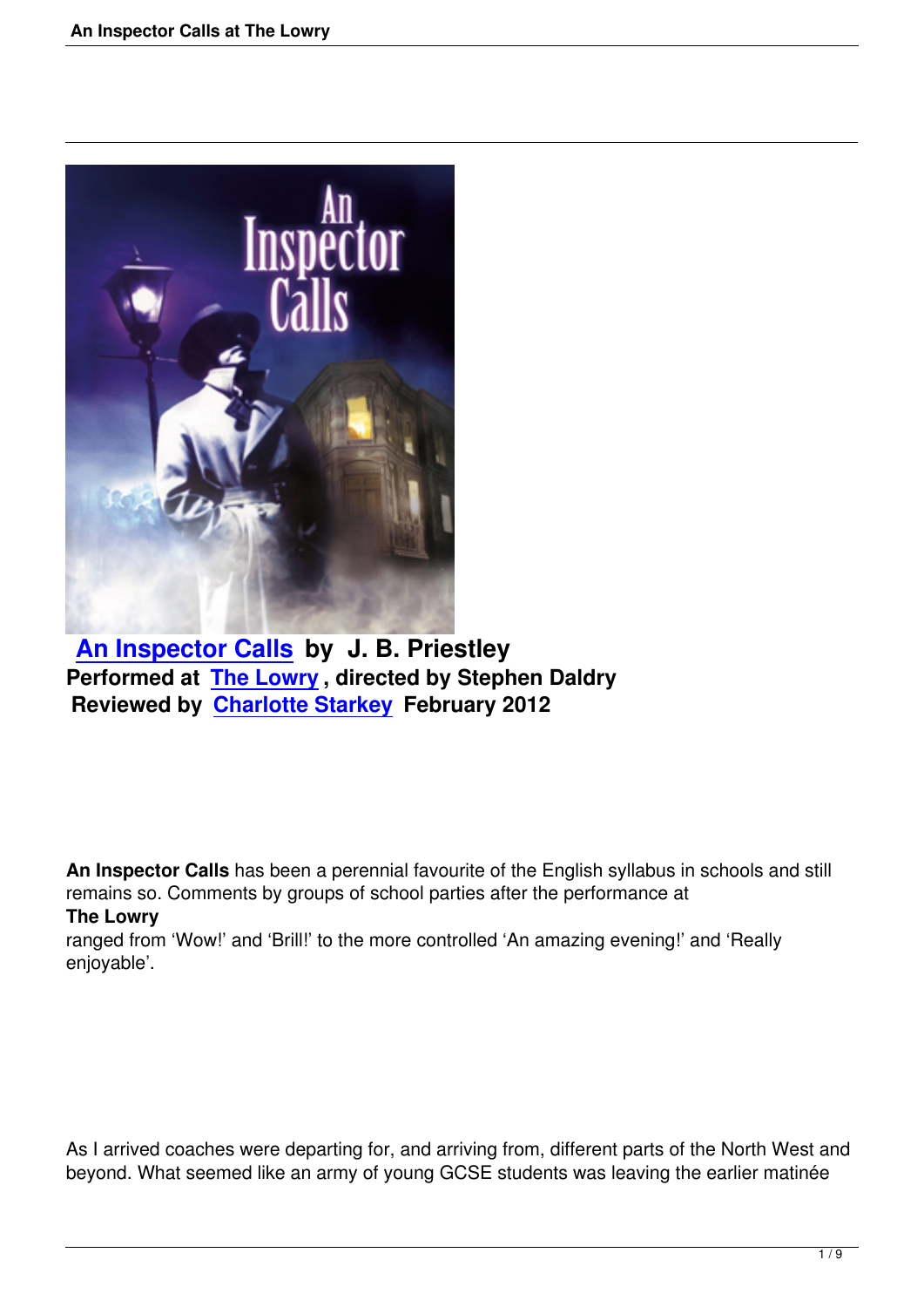performance, pouring down the stairs like the hordes of Hannibal's army over the Alps, but thankfully more triumphant and peaceful, milling around in excited chatter, lingering in the foyer or leaving; and then another invading army of young theatre-goers approached, sweeping up the stairs like a surging wave to pack the theatre for the evening performance.

All were enthusiastic, glad to talk, happy to be part of the experience. This must say something about the enduring appeal of Priestley's play, and not simply because it is a 'set text'; this production in particular crosses generations, decades and oceans. It is spectacular, visually stunning, extremely well crafted, and, just as importantly, thought-provoking.

The production is on tour until 26th May, with short runs in many theatres covering venues across the whole of the United Kingdom. It is a demanding schedule and it was a fortunate opportunity to see it at **The Lowry**. The stage behind the proscenium arch has been reinvented with an almost hypnotic architecture which, together with the lighting, colour, sound and special effects, creates a language of its own, choreographed almost as a shifting, chromatic statement in sound and colour, in unison with the dialogue and actions of the Inspector and the dissolving world of the Birlings.

*An Inspector Calls*, written in 1945 with the ending of the Second World War, is set in the year 1912, two years before the outbreak of the First World War. The inference that Priestley saw his play as making statements about class and privilege, still relevant at the time of writing as they were in the Edwardian setting of the play, has been taken up in this production by the exciting, adventurous approach to the whole subject. Significantly in the 1950s and 1960s Priestley's play was not so popular. Indeed, when he failed to find a theatre in Britain for its first production, he sent the script to Moscow where it was first performed in 1945. Public disillusionment with Labour Party politics, after its post-war General Election success, led to a desire for a break with austerity measures reminiscent of the immediate war years, exacerbated by the political and economic cost which the Labour Party confronted in its welfare reforms. Priestley's social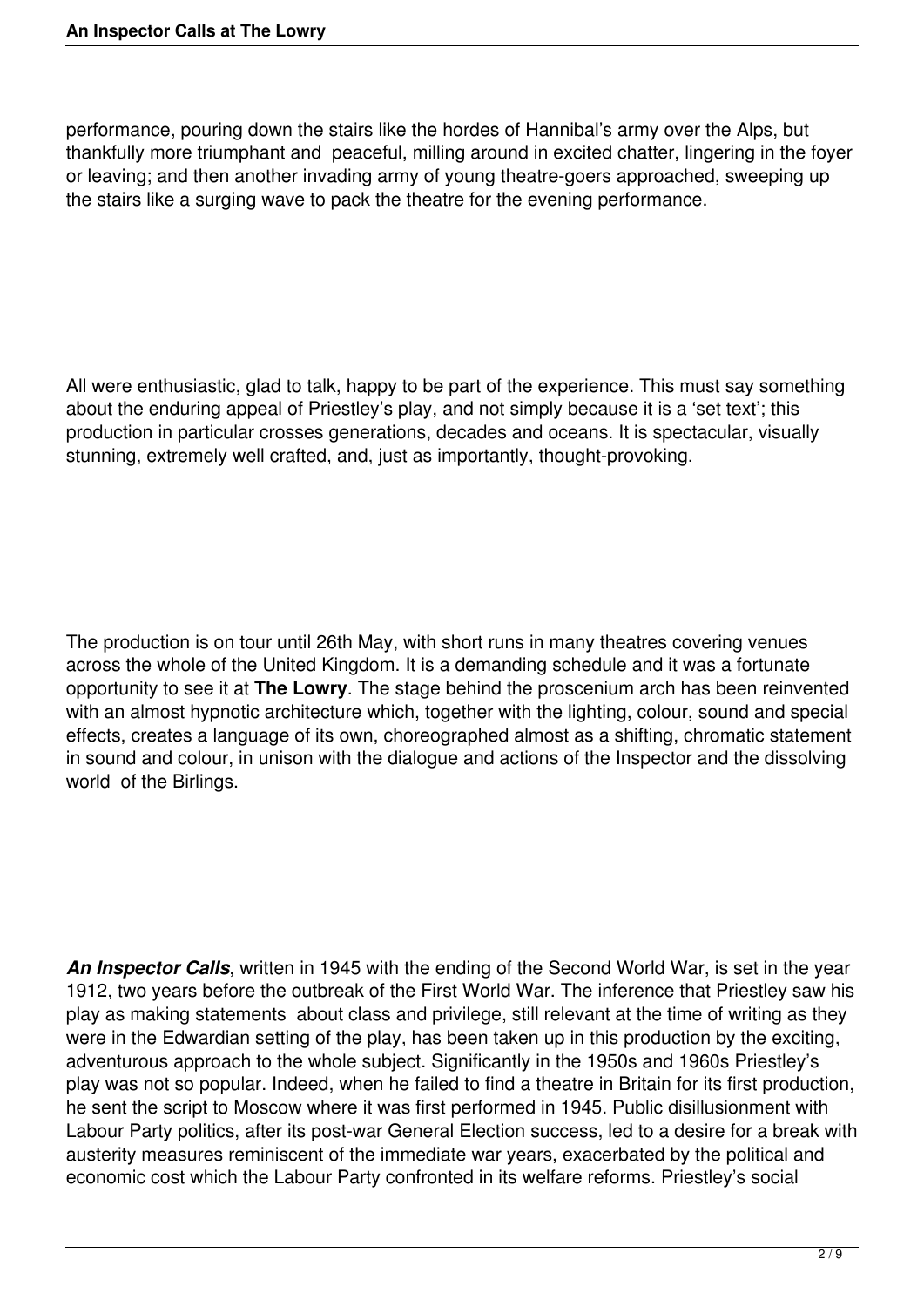commentary was not in the interests of many people. A 1954 film of the play kept the emphasis on the tragedy of a family and, whether intentional or not, by changing the name of Inspector Goole to Inspector Poole, the film lost a key element of the idea that the Inspector is more than just a detective: in fact, he causes problems because he is not known officially as such and becomes a mysterious investigator of a family whose past is foreshadowing its future, whose guilt travels through time.

When Harold Macmillan in 1957 stated that 'most of our people have never had it so good' he expressed an aspiration to forget the past, to move forward with an ideological materialism that both reflected and fuelled an American-style 'dream' of an unspecified future where the concept of the 'nuclear family', comfortably conformist, turned away from any serious discussion of pre-war social issues and where art and theatre were searching for a new energy. When revolt did come in the 1960s in England, it was in the form of a student protest, largely dominated by the children of the middle classes, a revolt which created its own momentum away from pre-War issues ending in the 'hippy' high until most of them joined either the Stock Exchange or the seedbed of New Labour conservatism. The quest for a 'dream' of happiness lost sight of inconvenient former truths which Priestley had portrayed in his writings.

Beyond England, however, came a more serious engagement with art and philosophy as forms of revolt in the work of Brecht, Sartre, Franz Fanon and Americans such as Arthur Miller, Chomsky and Martin Luther King. Consequent upon this engagement with political issues in Britain, alternative theatre workshops, street theatre and political revolt began to connect with deeper issues in Europe and America. Even here, though, Priestley's setting of Edwardian England seemed remote, part of the historical problem, if considered at all and the interpretation of Priestley's play focused simply upon the Edwardian period setting.

Productions of the play in theatre and on television, largely dominated by an 'establishment' culture, adhered to a traditional Edwardian style upper class domestic world with echoes in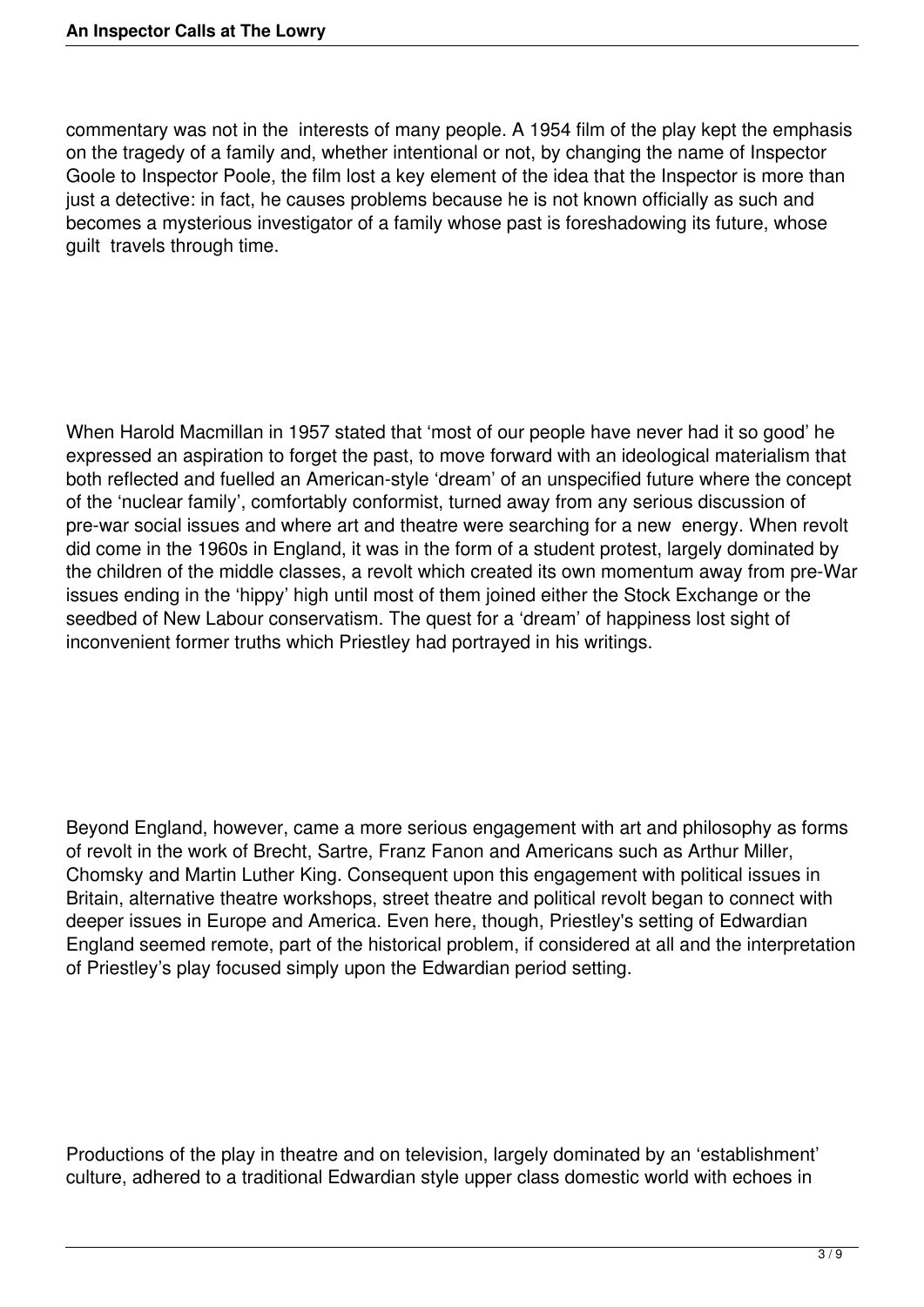those productions that focused on comfortable interpretations of other writers such as E. M. Forster and Evelyn Waugh. The questioning within literature was being reduced by film and television to an *Upstairs, Downstairs* version of social commentary. Birling, a 'hard-headed business man' in his words, was seen in some ways as a manufacturing version of this, a member of the aspirational monied manufacturing classes, in a vaguely safe way seen as 'out of touch', a victim of his class as much as an example of its worst aspects.



Priestley had a different agenda in **An Inspector Calls**. When he sent the script to Moscow for its first production, he was making an important statement about the options he felt available for his political and social statement in the play. Arthur Miller, eleven years later, was to be brought before the Un-American Activities Committee (HUAC), accused of being a communist, and convicted of contempt the following year. Priestley's own BBC wartime broadcasts were cancelled as being too left wing. To the shock of many admirers of George Orwell, and with much discussion since the knowledge was revealed in 2003, J. B. Priestley in 1949 was to appear on George Orwell's list as possibly unsuitable as a writer for the then Labour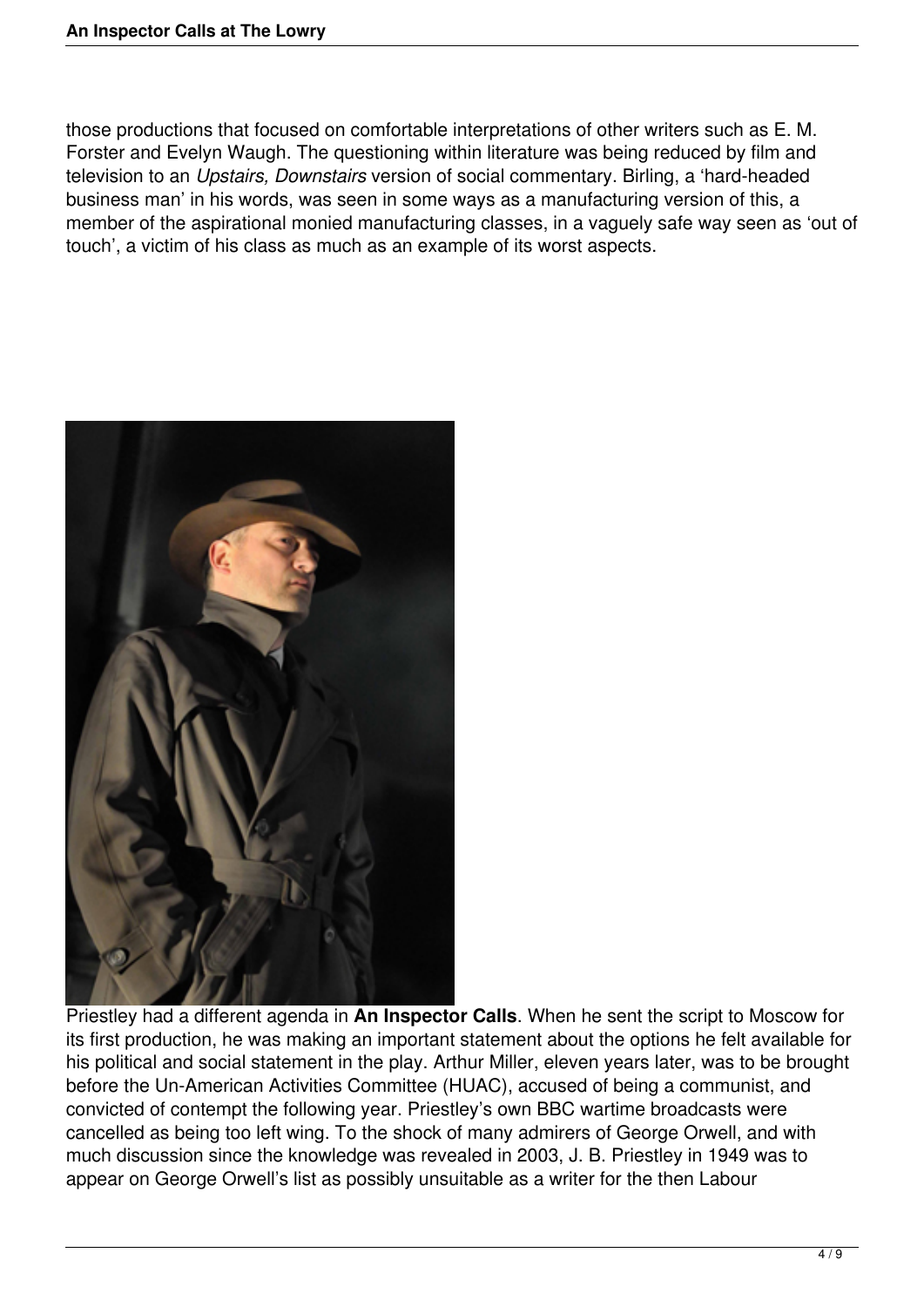Government's Information and Research Department (IRD) on the basis that Orwell considered Priestley at least a communist sympathiser. Echoes here in today's political climate of concerns for freedom of expression and the subterfuges of the famous or wealthy in hiding from the human consequences of their personal aspirations indicate the perennial popularity of the play in presenting issues that have not disappeared.

Fortunately, the production in 1992 for the National Theatre with Stephen Daldry as director, seized upon the political importance of the play. This was followed last year with an updated version in the West End which had a very successful run, again with Stephen Daldry as director. Now on tour until the end of May 2012, it comes with a long list of accolades and awards with its portrayal of the hypocrisies, subterfuge and moralising of a wealthy, middle class, Edwardian 'Brumley' family whose wealth has come from manufacturing but beneath which a dark world unfolds on stage. Billing is T. S. Eliot's 'Bradford millionaire' of *The Waste Land* (1922) – only, of course, he is a 'Brumley millionaire', created by a son of Bradford, set in the Midlands (Brum); in essentials Eliot's and Priestley's images are both identical in social attitudes.

The current production addresses the continuing relevance of the play in a unique way. The actual setting of the stage, the furnishing, is one of the principle characters, a dominant mobile image of the Edwardian manufacturing owning class. Those in charge of design, lighting and music have created a spectacular reinvention of a domestic household within the space behind the proscenium arch by building a complete house that is also a product of a fantasy bordering upon a nightmare. It is magic realism on stage: a fairy tale reality that becomes a house of secrets and horror. The opening image of a warmly lit palatial interior receding into the rooms beyond, seen through the windows that create perspectives of grandeur, suddenly give way to a frontage that opens like a book revealing its contents to the world outside, simultaneously exposing nakedly the world within. It is a stage within a stage, like a puppet theatre, exposing a dining area where full-size characters seem both strangely comfortable and yet somehow part of a menacing fairy tale. The deceptively 'old gold' warmth of the interior lighting suggests a gilded cage. All this complements what the Inspector is unfolding in his conversations with the Birling family.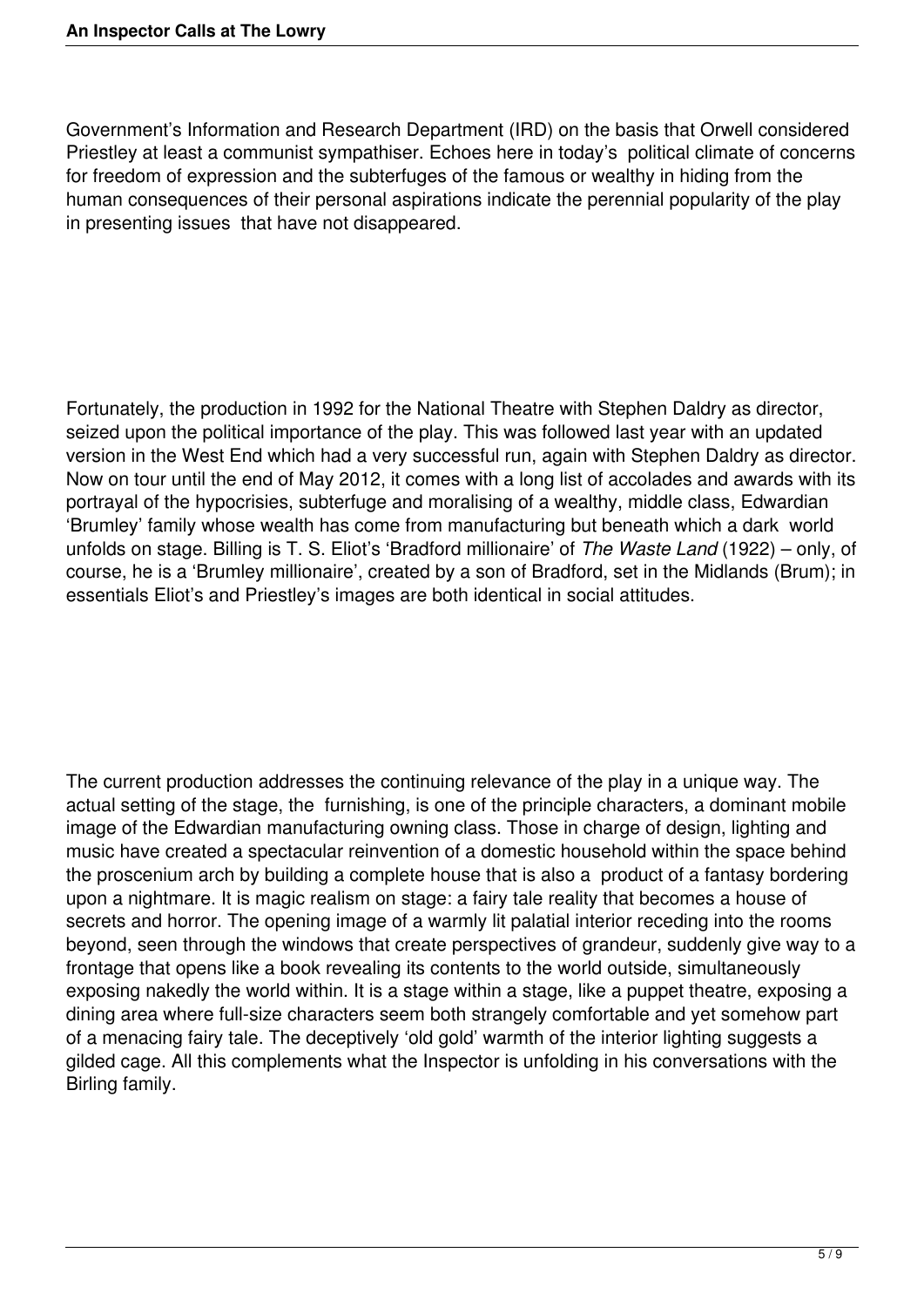It is not the job of the reviewer to spoil the narrative, the mystery and how it is developed in this production. Suffice it to say that the raised house, fittingly suggests the 'upper' floors of English society. It is a fantastic piece of furniture on the wider stage surrounded, by and opening, onto the cobbled world on the level below, lit by a gas lamp, furnished with an old-style telephone kiosk with all the nostalgia of a 1940s world. There was a distant echo of Carol Reed's classic film of *The Third Man* (1949) - impressionistic, almost monochrome at moments, charged with depth and with an authentic atmosphere presence in the world where the children, the serving woman Edna and the Inspector mainly dwell. These last two say little: their presence says so much like the boy and girl at the very beginning, making a powerful connection with the audience from the opening seconds. The magical feature of the set beyond the proscenium, however, is that the Birling family 'residence' seems at key moments to float on another plane, detached from any tangible, recognisable reality, but surrounded by a powerfully menacing music at times.



Priestley's play is not, therefore, simply about class divisions; and this production suggests more than just that, too. Whilst it is a play about the deceptions and hypocrisies that can grip the world of the family as typical of a social class, it also presents the family as a unit of related individuals within it; about the essential isolation of family members when they confront realities within and beyond the walls of their world, the internal walls of their minds, which they have built in order to survive in safety whilst their actions lead to the sufferings of others. Sheila Birling can only be concerned to ask completely inappropriately and selfishly if Eva, at the centre of Goole's questioning, was 'pretty'.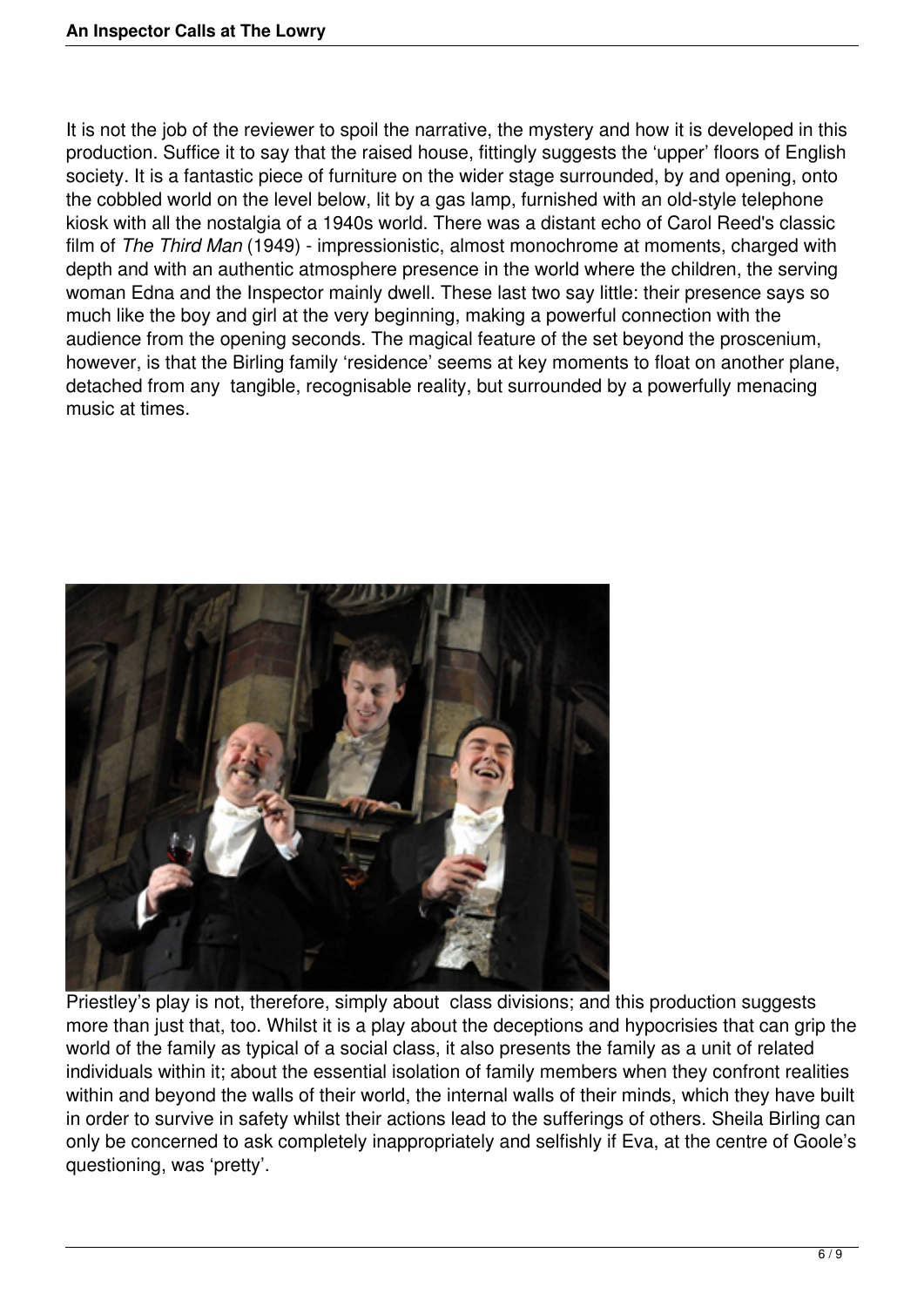It is to the credit of all the cast that the sense of a family unit in a self-absorbing crisis, not acknowledging the selfishness that lies at its heart, develops powerfully against a backcloth of the world of poverty around them. The members of the Birling family chillingly retain a sense of 'normality' within an environment that increasingly appears as fundamentally abnormal. At two critical moments the 'outsiders', the 'people', those who do not share this privileged existence, appear almost as if in choreographed ballet scenes, immobile, silent, haunting.

Priestley's play, in fact, always suggested a sense of the Victorian ghost story. Inspector Goole's name has the haunting echo of a troublesome, unexplained presence and he appears left on centre stage as an immoveable conscience figure, probing, infuriating the family, but equally acting as that mysterious dramatic presence that is essential for the unfolding of the troubling realities of the characters he confronts. One is reminded of the Norwegian playwright Henrik Ibsen (*An Enemy of the People*; *Ghosts*) in Priestley's ability to use a character to cross time and the sequential patterning of events to show how the past is always a persistent haunting present, again reminding us how central Priestley is to the issues which had preoccupied writers like Dickens and Conrad and contemporaries such as T. S. Eliot. Certainly in *An Inspector Calls* the 'past' of the opening scenes is also foretelling the future within the play and, in so doing, it destabilises the 'normality' of any reality that may be constructed.

Priestley (1894 – 1984), born in Bradford in 1894, retained a strong political bent in his long life as an essayist, novelist, playwright and broadcaster. Priestley helped to shape the future Welfare State when his own political party, the Common Wealth Party, merged with the Labour Party as the Second World War ended. The play itself moves towards a series of key questions about the value system of Arthur Birling and his family members when Arthur Birling tries to reject the idea that he may in important ways be responsible for the damage he causes others around him. Priestley was to be involved for a while in the early days of the United Nations, a movement whose intellectual roots lay in the search, among a group of Oxford academics at the end of the nineteenth century, for an international community of legislators who would help shape a world which could avoid the impending and foreseen catastrophe of the First World War. The Inspector's words echo this aspiration for a more intelligently compassionate world, where the brutality of power-seeking is contained, towards the end of the play: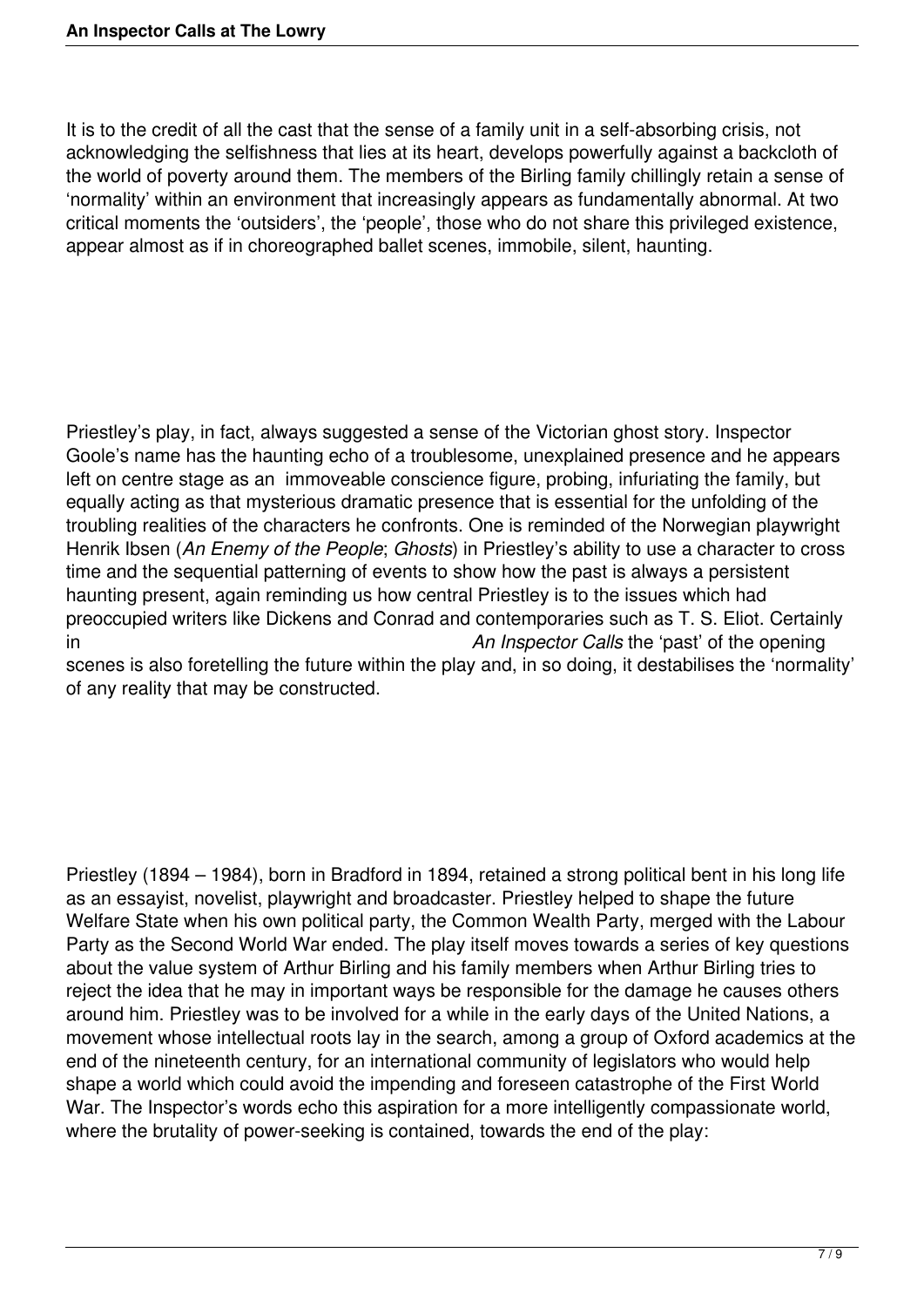"Just remember this. One Eva Smith has gone but there are millions and millions and millions of Eva Smiths and John Smiths still left with us … we are responsible for each other …'

It harks back to the wonderful imagery in the words of the English poet and cleric, John Donne, written in 1624 as England approached its own crisis of identity in the Civil War, though written during a period of his own personal crisis:

…all mankind is of one author, and is one volume… No man is an island, entire of itself; every man is a piece of the continent, a part of the main… any man's death diminishes me, because I am involved with mankind … (Meditation XVII – see footnote below this review)

Chillingly Inspector Goole warns the Birling family that, unless human beings understand that lesson, 'they will be taught it in fire and blood and anguish.' In this context, for Priestley, and through the words of Goole in the play, there was not much difference between criminality and respectability. Readings of Plato's political ideas of a commonwealth had been important catalysts in that early political search for a unifying structure for international relations and one can sense a fundamental idealism within the words of Inspector Goole which reflect that sense of value and moral commitment. It was to be strong for Priestley when he later worked for the early foundation of the Campaign for Nuclear Disarmament (CND).

This production brings out all Priestley's qualities as a playwright engaging with key social, political and personal issues that remain central issues today. It is a colourful, vigorous and memorable performance of a family and a community destroyed by greed and by the sole pursuit of self-interest. This is a beautifully choreographed and orchestrated production, using magical design and artistic contrasts to recreate the continuing and thought-provoking